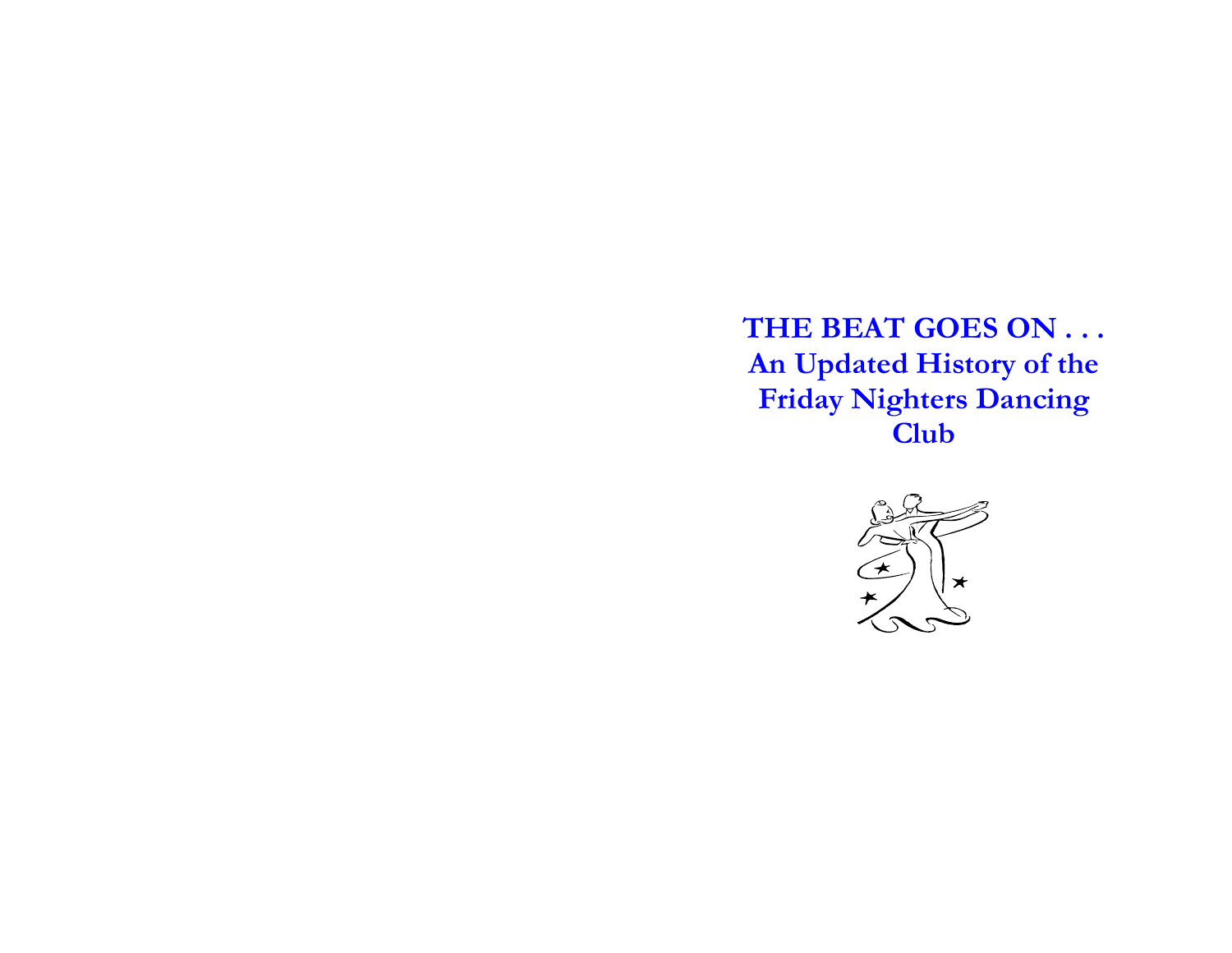# **© 2009 - Friday Nighters Dan cing Club www.frida yn[ightersdancingclub.com](http://www.fridaynightersdancingclub.com/)**

### **Introduction**

The Friday Nighters Dancing Club has been in existence since 1945. Several generations of Friday Nighters have succeeded the charter members. One thing that distinguishes the Club is the strong sense of its own history. There exists a large (and ever growing) body of files which are passed along from one Club president to the next. At several points over the years, relying on such documentation and members' memories, volunteers have put together informative and entertaining retrospectives.

A history of the Club covering the period 1945-62 was compiled by charter members Bob and Corinne Ragains with the assistance of O.B. and Myrtle Allen. At the Executive Board's instigation, the history was updated thr ough 1973 by volunteers Bob and Pat Walsh, who relied on Board meeting minutes and the recollections of longstanding members, themselves included. Since the early 1990s, most Club presidents have penned brief chronicles of the key events on their watch.

As president for the 2009-10 season, I came into possession of the Club's main files. This presented an opportunity to consolidate previous contributions to the Club's history into a single document. This work draws heavily on previous histories—from which I have taken large swaths—as well as Board minutes and other records.

The final product is unavoidably unbalanced. The amount of source material available on key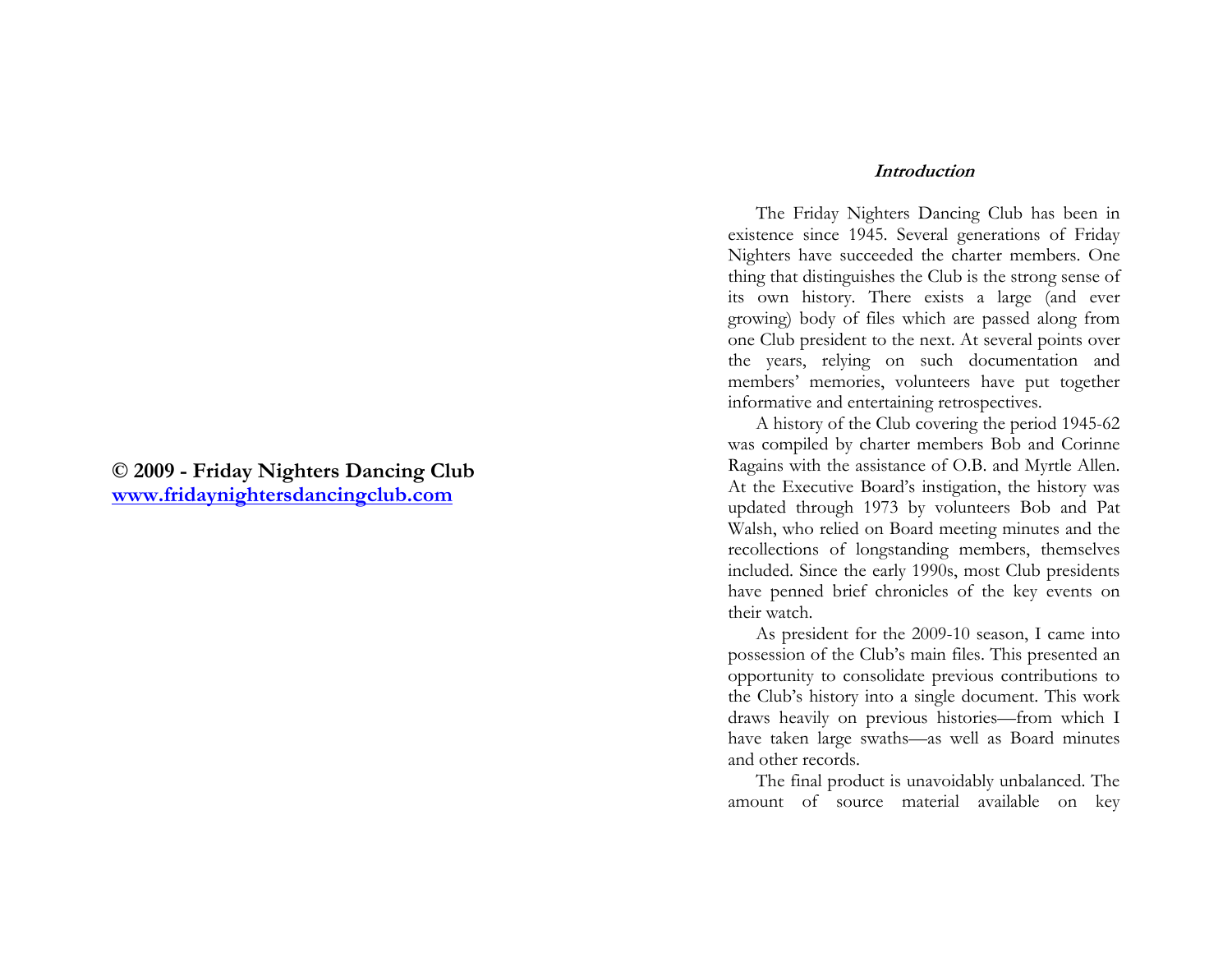individuals, issues, events, even entire years, is extensive in some cases, sketchy or missing altogether in others. Within existing constraints, I have sought to provide a reasonably accurate picture of the Club's activities over many decades. (Note: If anyone has or comes to have records or other information that can fill those gaps, please pass them along to whoever is president.)

The Friday Nighters Dancing Club is an allvolunteer entity. For its many years of successful operation, the Club owes a debt of gratitude to all who have served as officers on the Executive Board, whether as president, vice-president, treasurer, membership, property or secretary, as well as those members who have volunteered for special committees (e.g. raffle prizes, dance committees, and more).

Special thanks are due to the members of the 2009-10 Board whose comments have improved this history. This updated version is meant to inform and perhaps inspire current and future members on whom the continued existence of the Friday Nighters Dancing Club rests.

After all, what's life without opportunities for ballroom dancing and good fellowship?

> Bob Clark November 2009

"To watch us dance is to hear our hearts speak." ~Hopi Indian Saying

It all began just after the end of World War II . . .

In the fall of 1945, at the U.S. Department of Agriculture, employees of the Farm Administration (now Farmers Home Administration) met for their usual coffee break in the South Agriculture Building. This group had recently moved to Washington, DC from Cincinnati, where they had been relocated during the war.

Not yet fully involved in their respective communities, these employees may have been looking for a social outlet. In any event, someone suggested that the group gather at a nightclub or some other appropriate venue for an evening of dancing.<sup>1</sup> The idea was tossed around during the brief coffee break. Then the coffee drinkers matched to see who wouldpay and everyone returned to his or her desk.

But a nerve had been struck. A few evenings later, several members of the group met at one member's home to explore the idea further. The names of some of those present were Sue Taylor (later Mrs. Sue Murray), Hugh and Helen McLaughlin, Clark and Minnie Tate, and Steve and Teresa Hughes.

Going to a public place like a nightclub to dance, it was decided, would be too expensive. Instead the plan was to use the home of a member with a large living room, where the rugs could be taken up and the

<sup>&</sup>lt;sup>1</sup> Regrettably, terms like "someone" or "member" must be resorted to at times in the Club's early history, since the names of key figures are not always recorded.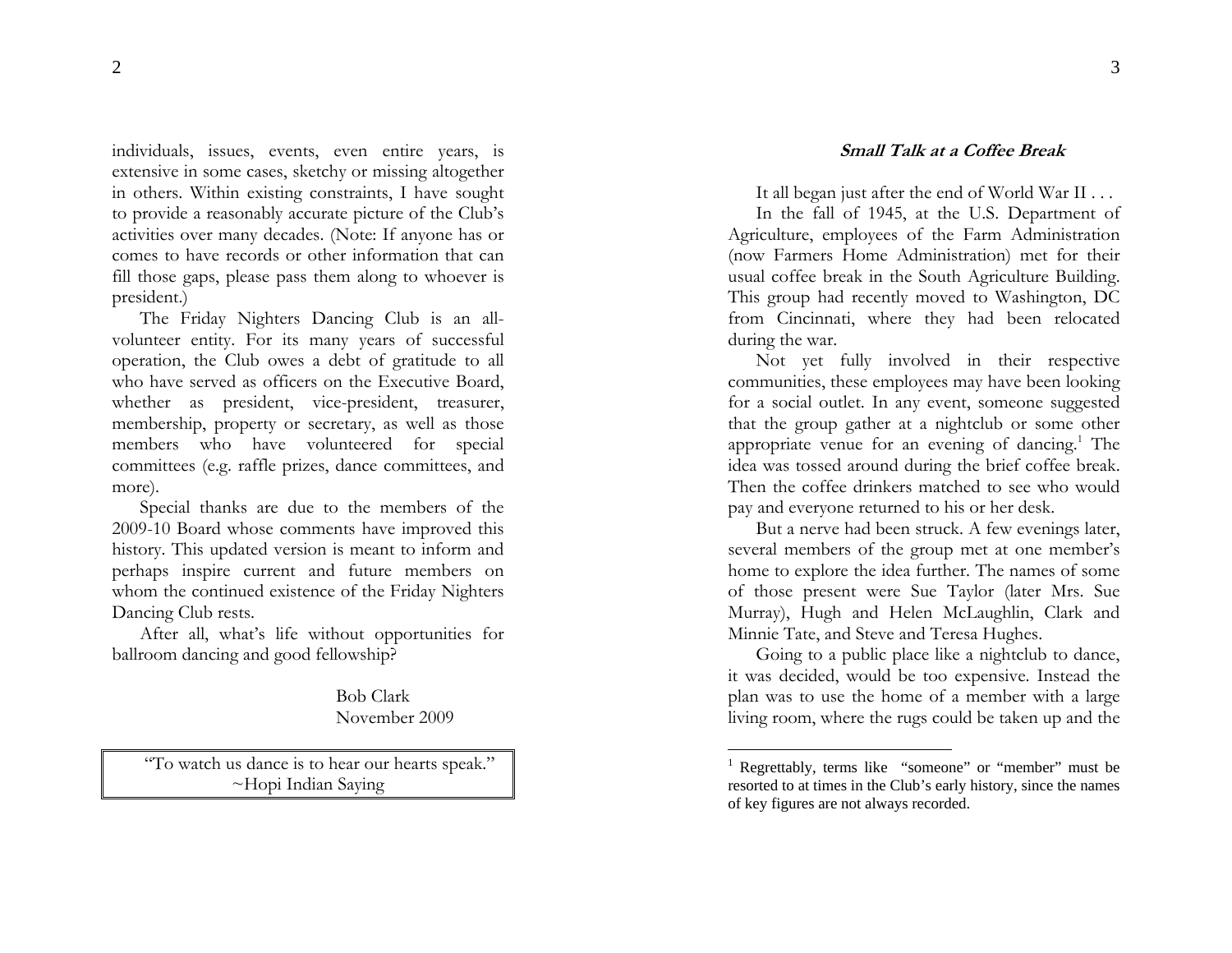furniture pushed back. Participants would pool their dance records and use a member's record player. Some in the group were tasked with furnishing popcorn, peanuts and setups, with each couple bringing their own spirits.

# **Ashton Heights Women's Club**

Before the first dance could be held, however, a member (an other whose name has been lost) learned that the Ashton Heights Women's Club in Arlington would rent space for \$10 a night, provided that bottles were taken away and the room cleaned up before everyone went home. The first dance was held there in October or November 1945.<sup>2</sup>

A conglomeration of records on a borrowed record player did not make for the most danceable music. The records were too slow, or too fast, or too soft, or too loud. Nevertheless, the party got going. The participants were largely from rural backgrounds—farms in Colorado, Georgia, India na, Kansas, Kentucky, Missouri, North Carolina, and

Tennessee as well as ranches in New Mexico and Texas. When the spirit(s) moved them, they added "hollerin", "yodelin" and "hog callin" to the music records.

After a couple of dances, a nickelodeon was rented, delivered to the hall on the afternoon of the dance and picked up the following day. This did not prove much more successful than the record player. Plus there were differences of opinion on what constituted danceable music. Some favored a waltz, others Alexander's Ragtime Band, still others the Mexican Hat Dance or "Put Your Little Foot". There were extended periods without music until a decision was reached. During one of these lulls, one "spirited" participant provided his own vocal music.

No matter that this was not music to dance by. A tradition had gotten started. During intermission at the dances, singers gathered around the microphone. Baritones bellowed and tenors screeched. The songs included "Let Me Call You Sweetheart", "Down By the Old Mill Stream", "I've Been Workin' On the Railroad", "Show Me the Way to Go Home", "Shine On Harvests Moon", "Carolina Moon" and other familiar ditties. The singing, which improved over time, was aided by the distinguished piano playing of members like Minnie Tate, Jo Scofield, and Virginia Axelson.

<sup>2</sup> The Ashton Heights Wo man's Club, which began as a sewing circle in 1923, was located at 413 Irving Street. After many decades of operation, the AHWC was disbanded by its few remaining members in 2005 and the property sold off. Scrapbooks, other records a nd a s um of money were donated to t he Arlington Com munity Archi ves. T he Ashton Heights area is listed on the National Register of Historic Places. www.arlingtonva.us/Departments/Libraries/history/LibrariesH istoryBackPages100306.aspx

Several song leaders emerged: Ed Talbot with his favorite Alma Mater song; Ann Doster with "Bell Bottom Trousers"; Walt McClanahan with "Jolly Sixpence"; Bob Nobel with "Wiffenproof Song"; Sam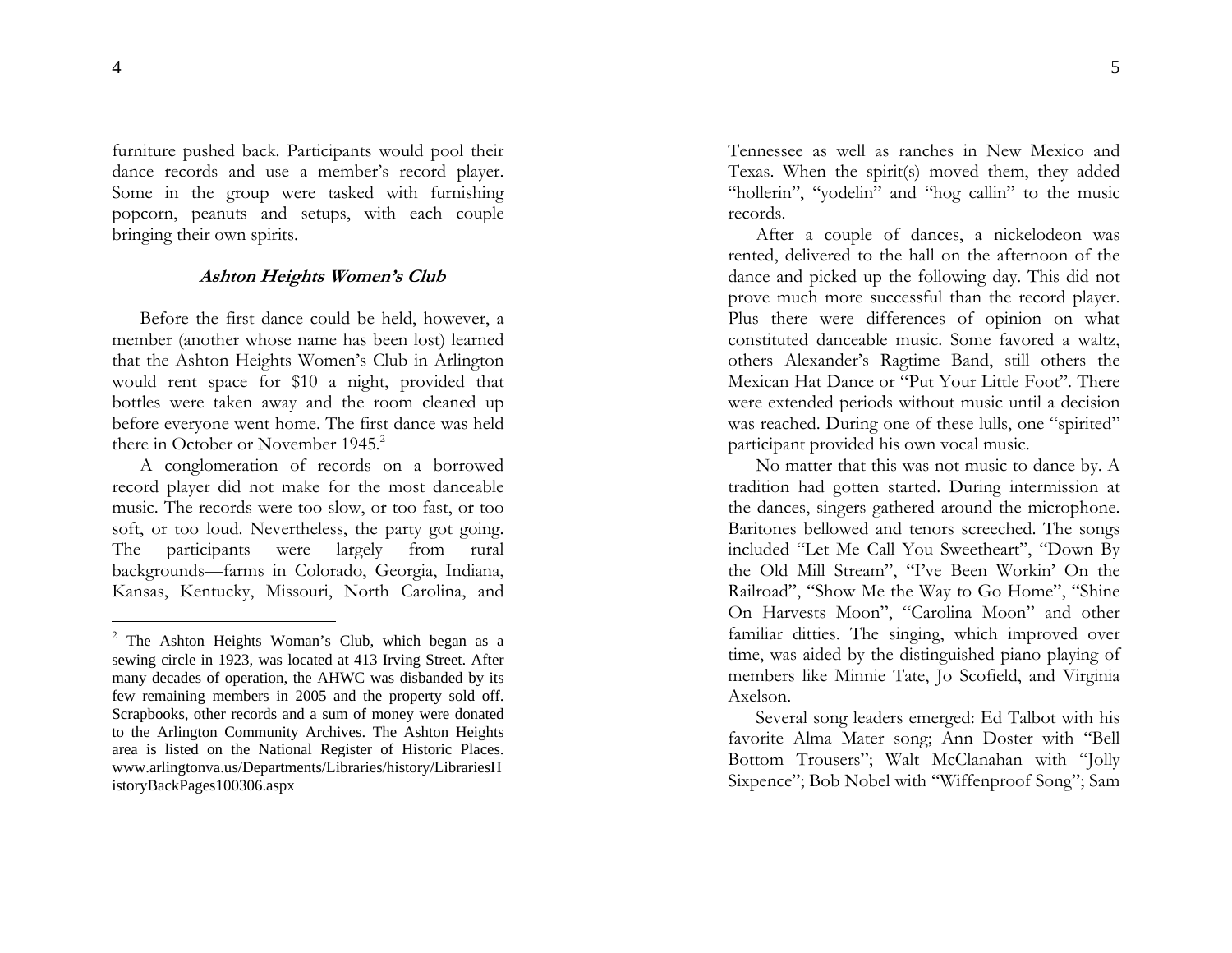Hess with "I've Been Workin' On the Railroad"; and Sam Wright with "Old-Time Religion."

# **Bylaws**

In January 1946, a com mittee was appointed to draft a set of bylaws for the Friday Nighters Danci ng Club. The goal was to provide its members with a good time through ballroom dancing. Everybody on the committee was interested in forming a congenial club; one with a legal background helped with technical considerations. The committee's draft bylaws aimed at ena bling the club to function smoothly without an elaborate organization that could create operating proble ms. The proposed set of bylaws was a dopted by the rest of the members a nd, while amended from time to time, has served as the organizational basis for the Club ever since.

The bylaws provided for the election of a president and vice-president by popular vote. The elected president could then appoint additional officers as needed. Initially this meant a secretarytreasurer. The president also appointed a members hip committee. The names of those serving on the committee were not divulged so that they could make recommendations on new member applications free from outside pressure. The membership committee chair served on the Executive Board. Additional officers were appointed over the years. Membership categories were either *active* upon full payment of dues or, at a member's request, *inactive* subject to Board approval and payment of \$1 semi-annually.

For many years a couple was counted as o ne "member". The bylaws were amended in 2002 to provide that one person shall be considered one member. The distinction between active and inactive members was eliminated. That needs to be kept in mind when comparing total membership from one time period to another.

As a matter of policy, membership dues were kept as low as p ossible so that the cost would not be a deterrent. T he emphasis was on attracting couples, along with a few singles, who enjoyed dancing and having a good time. Active members would bring friends as guests. Members could meet the guests and guests could see the Club in action. If guests wanted to join the Club, they would be proposed by at least two members. Thanks to this method, little difficulty was experienced with undesirable mem bers.

Initially elections were held twice a year, one for the fall series of dances and one for the spring series. Under this system, problems arose in arranging the full-year schedule of dances, e.g. a meeting place and a band. In 1950 the bylaws were changed to pro vide for one annual election. I n that year the newly elected president was transferred out of town and a special election had to be held. Afterwards the bylaws were changed again to provide that if a president could not serve, the vice-president would automatically ass ume that office.

The full membership was divided into committees that had responsibility for putting on the monthly dances. Thus each member had a stake in the Club's ongoing success.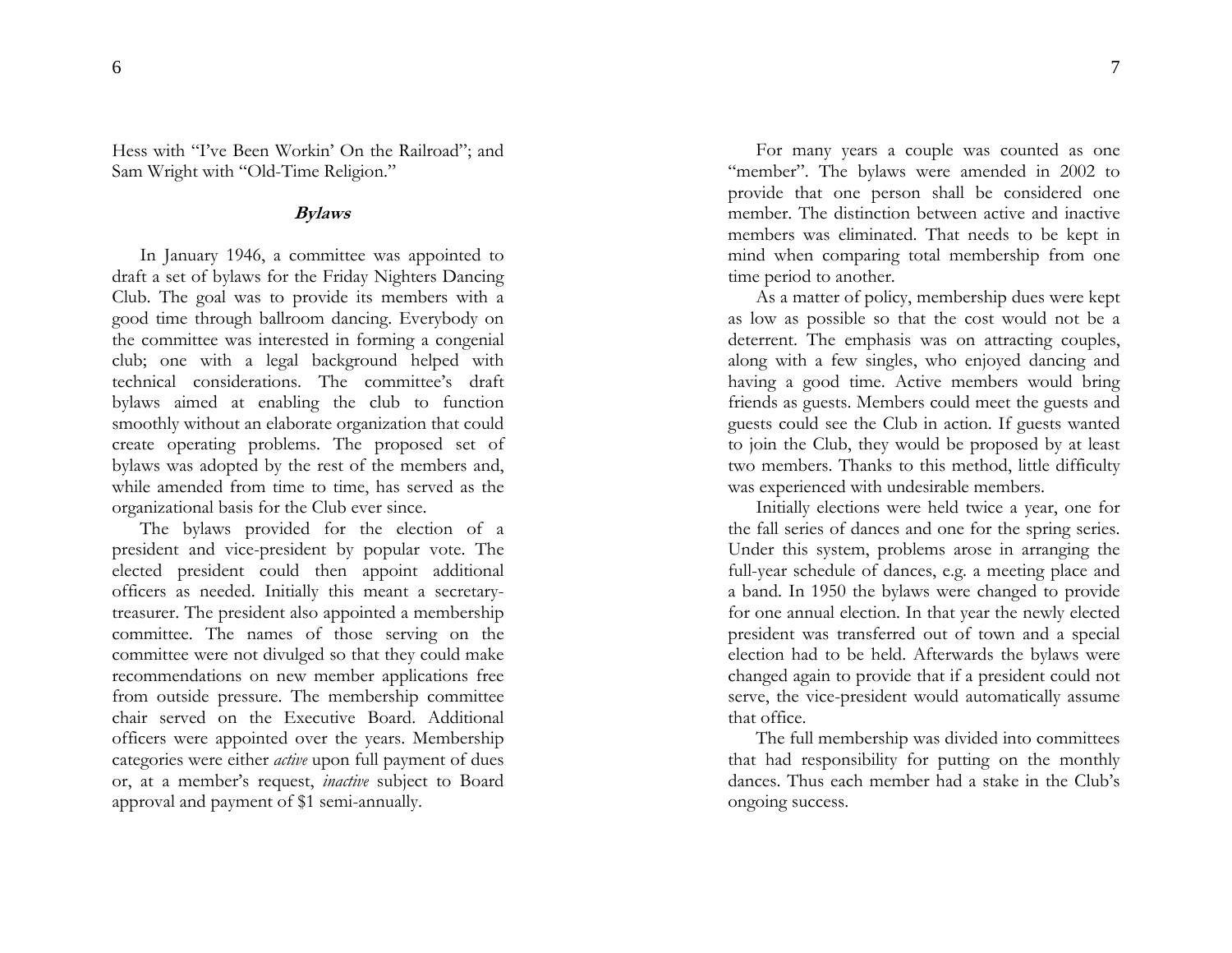#### **Location, Location, Location**

The Ashton Heights Women's Club building, located on Irving Street off Pershing Drive in Arlington, sat in a neighborhood of modest homes. On either side of the entrance were a cloakroom and a rest room. A main hall took up most of the interi or. At the back was a kitchen that held glasses, ice, setups and other refreshments. The first couple of dances went well from the members' perspective but there may have been talk among the neighbors who heard loud music and strange noises on the second Friday of the month.

After either the third or fourth dance[,](#page-5-0) two gentlemen in blue uniforms, with a holster on one hip and nightstick on the other, appeared at the door. Some dancers worried that they were going to be hauled off in paddy wagons but the officers told the president that they were merely checking to see what was going on. They suggested that the group would be more welcome in the neighborhood if the music, hollerin' and hog callin' were toned down. Police officers visited the dances several times afterwards but just to o bserve the fun.

Because of the noise factor in a residential area, the members decided to seek another location. During the s ummer of 1947, the president and other officers spent many a weekend looking for a suitable place in the District, Maryland and Virginia. They settled on a recreation room over the Cherrydale Firehouse off Lee Highway in Virginia. This large

"lodge type" room with a stage at one end served as the venue for dance from the fall of 1947 to the spring of 1949. 3

From the fall of 1950 through spring of 1956, the dances were held at the Fellowcraft Club, located south of Alexandria, half a mile off U.S. Route 1 and across the highway from the Belle Haven Country Club.4 The Fellowcraft building was situated on a low area of Hunting Creek which often was filled with Potomac River backwater. Cars often had to drive through water and sometimes water seeped into the building.

Dance co m mittees were instructed to sweep the hall, scrub the floor and do anything else necessary to make the place presentable. The water table was so high that one never knew what would happen when the toilet tan k lever was pulled. If nothing happened, the river had to go down for a few days before everything worked again. Committees were reminded to include plenty of toilet paper and paper towels.

<span id="page-5-0"></span>The main advantage of the Fellowcraft Club was that it was l ocated away from residential areas. While there was a furnace, a huge fireplace with stone hearth and wooden mantelpiece was the mai n source of heat in winter. On either side of the fireplace was a door,

<sup>&</sup>lt;sup>3</sup> The Cherrydale Volunteer Fire Department, which is located at 3900 Lee Highway, was formed i n 1898 and is t he ol dest volunteer fire ment i n Arlington Cou nty. www.c

www.cherrydalevfd.org<br><sup>4</sup> Fellowcraft is the second degree of Freemasonry and there are a number of clubs of Fellowcraft members.w w w.andrewjackson120.org/aj120\_join\_us.ht ml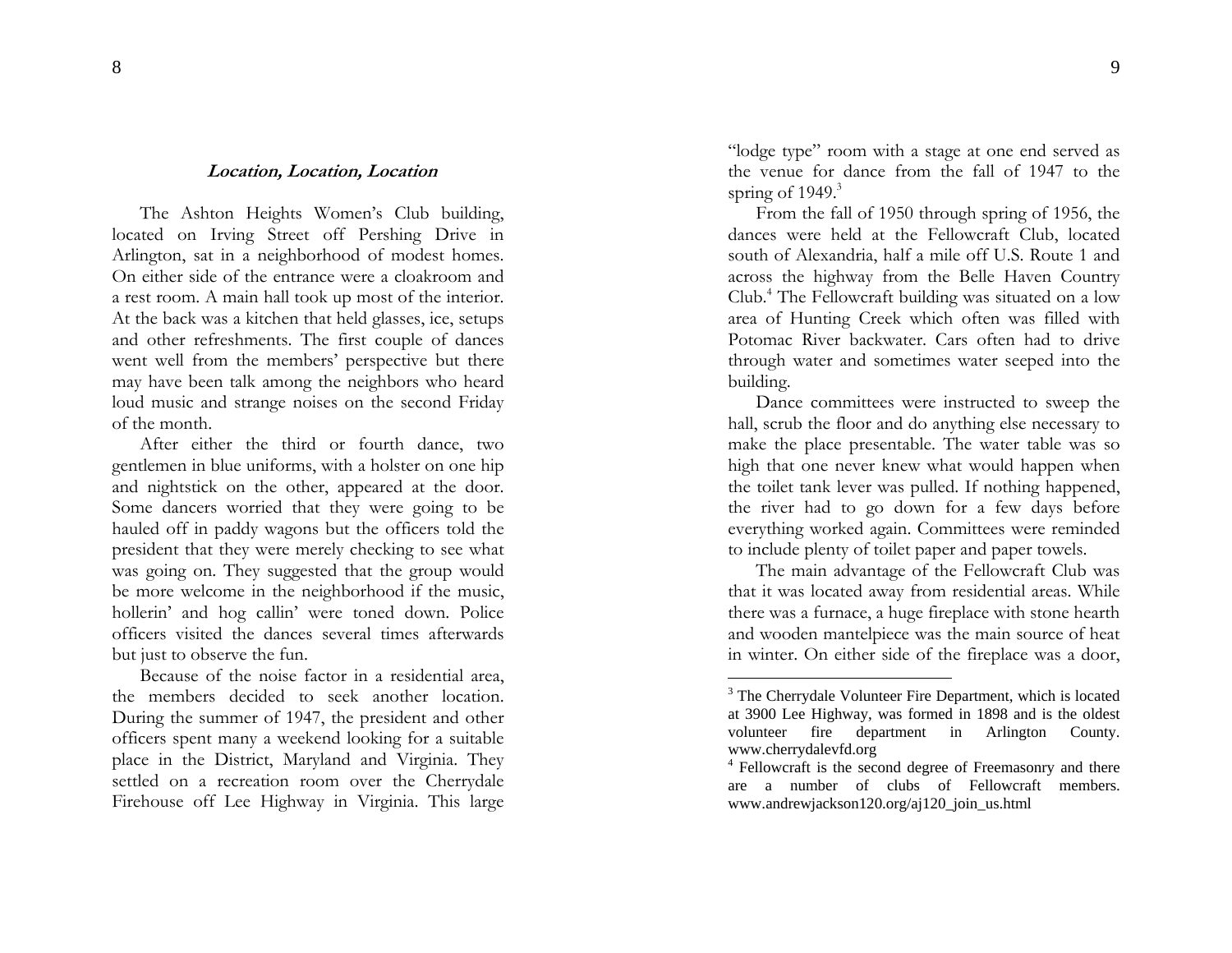variously labeled His and Hers, Stag and Doe, Steers and Heifers, or Pointers and Setters. At the opposite end of the fireplace was a n archway that led to the bar with a brass rail and large decorated mirror. Dance committees placed tubs of ice, gallon bottles of water and setups in the barroom.

By spring 1956 a number of members were ready to find another place to meet. During the 1956-57 season, dances were held in the Magnolia Room of the Hunting Towers apartment complex at the south end of Alexandria. From the fall of 1957 to 1962, dances were held in the George Mason Hotel in Alexandria.<sup>5</sup>

In 1949 the Board organized the Club's first New Year's Eve dance. This was a special [ev](#page-6-0)ent outside the regular schedule of dances and the members who attended made a special donation to cover the costs of ballroom, band, setups, noisemakers, hats and other appro priate favors. For seven years the dances were held at the Hamilton and Lee House in Washington and at the George Mason Hotel and the Hunting Towers' Magnolia Room in Alexandria. At the time it took approximately fifty couples each contributing \$10 to finance a dance. Some mem bers were unwilling to commit well ahead of time to assure

that expenses would be met. This uncertainty was a continuing source of anxiety among the organizers.

# **Problems? A Few . . .**

Over the period 1946-62, the members and guests of the Friday Nighters Dancing Club enjoyed many evenings of ballroom dancing in congenial company. The main challenge was financial—to keep dues as low as possible while coping with rising costs. The Club's officers constantly sought to keep membership levels up and encouraged members to bring guests.

<span id="page-6-0"></span>In a few instances an overly amorous male would need remin ding that he was among respectable couples out for a wholesome eveni ng of dancing. That settled the matter. Once two i nebriated guests took offense at some j oking remarks and tried to settle their differences with their fists before being separated. One of the pugilists was later refused membership. Some current members became disgruntled at this actio n and reportedly tried to set up a rival to the Friday Nighters Dancing Club, but without success.

During this seventeen year period, the Club put on approximately 170 monthly dances plus eight New Year's Eve dances. That the enjoyment level was high and the difficulties relatively few and minor is testimony to the caliber of the Club's officers and members.

<sup>&</sup>lt;sup>5</sup> The George Mason Hotel was located on the corner of Was hington a nd Pri nce Streets in Old Town Ale xandria. It operated fro m 1926 until the 1960s. The site is now an office building with a U.S. Post Office located on the ground floor. www.alexandria.lib.va.us/lhsc\_online\_exhibits/doc/archive d/ mar\_2 005/doc.html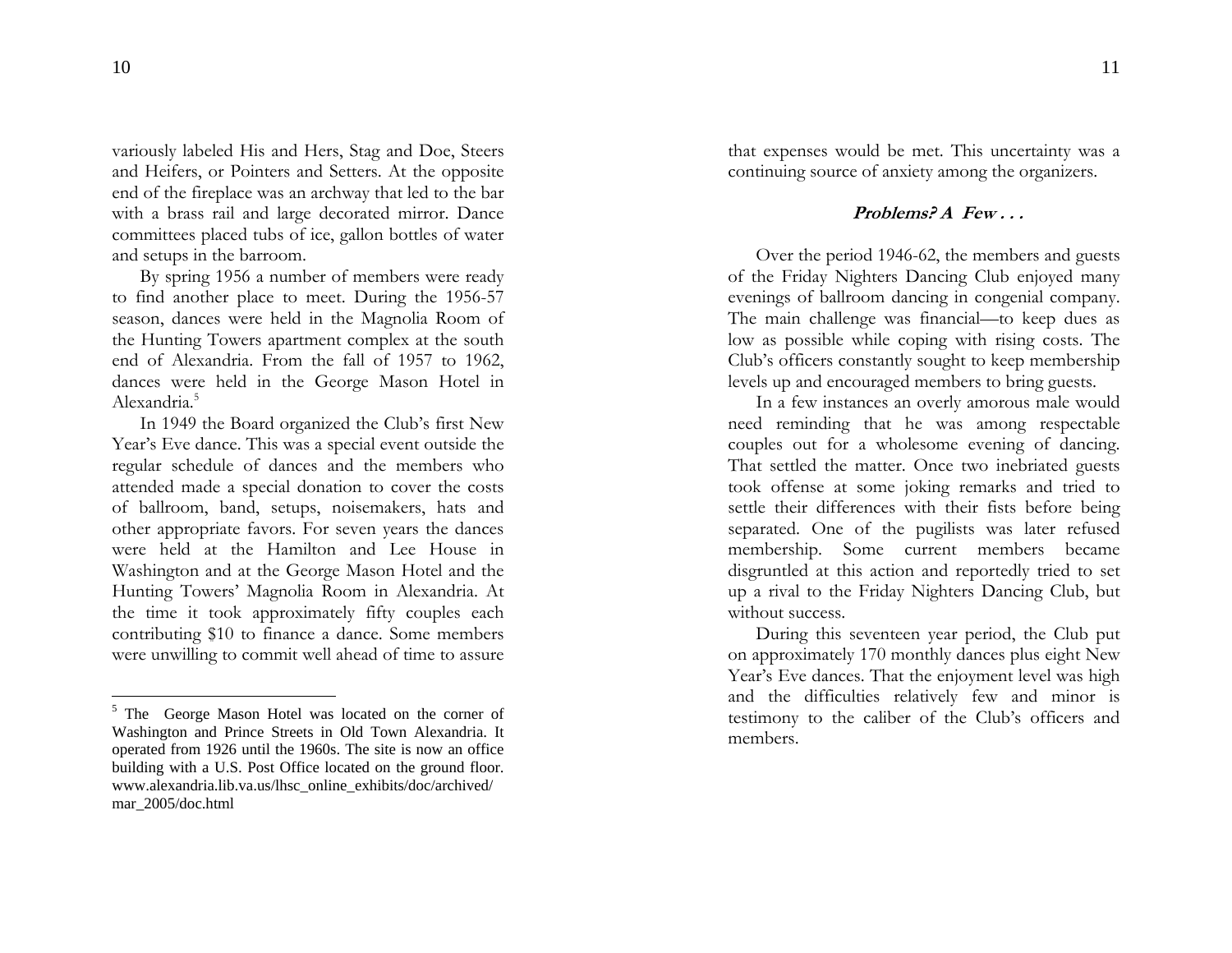#### **The Golden Years**

In the fall of 1962, the Club found that the George Mason Hotel could no longer serve as its dance site. The price of the room had gone up and the practice of permitting setups or bringing food of any kind into the hotel was now prohibited. The new site, announced with much fanfare, was the Fairhaven Community Center in the Penn Daw area south of Alexandria off Route 1. The facility featured a raised fireplace, large dance floor, excellent restrooms and parking. It served as the Club's dance site for *over forty years*.

One problem soon emerged though. Lively dancing generated a lot of heat that taxed the facility's cooling system, so the back door was opened. The noise disturbed the neighbors, so the door had to be closed to the discomfort of the dancers. Occasionally drinking glasses—actual glass with name tapes on them—were broken. The custodian received five dollars for washing them after each dance.

Membership at this time stood at fifty to fifty-five couples, with dues of \$9.50 per season. In February 1963 the Club engaged a new band called the Traveliers, led by Bob Southee, which conti nued playing at the dances for a number of years.

1964 through 1968 were the golden years. Membership never fell below fifty couples and reached a peak of sixty-eight in January 1967. To prevent overcrowding, membership was capped at seventy cou ples, a waiting list was created, a nd members were discouraged from bringing more than

one guest to a dance. T he dances regularly featured several mixers (e.g. Paul Jones or Ladies Choice). Most dance committees sponsored semi-formal evenings. 6 But occasionally a themed dance was scheduled, such as Hawaiian Night and Gamblers Night. These grew in popularity.

The dance hours were 10:00 pm to 1:00 am. Although there was a push to extend the length of the dance night beyond three hours, the additional expense was an obstacle. One persistent problem was the late payment of dues by many members, which made it harder for the treasurer to meet the expenses at each dance. Overall, however, the Club was in good shape financially.

The coffers were such that the Club provided the women with engraved disc charms i n 1964 and a couple won a \$50 door prize in 1965. A new sound system was purchased in 1966 after the existing one was damaged from a burst water pipe at the community center. The band regularly received bonuses for contributing to the good times.

Name badges were first brought up in 1964. A motion was made that anyone who had been a member for twenty years would be granted lifetime membership; the motion was defeated. Throwaway cups replaced glasses in the fall of 1968. Singing at the intermission was continued by certain male members.

<sup>&</sup>lt;sup>6</sup>A 1967 survey asked members if they would object to allo wing gentlemen to remove their coats on warn nights when there was no air conditioning.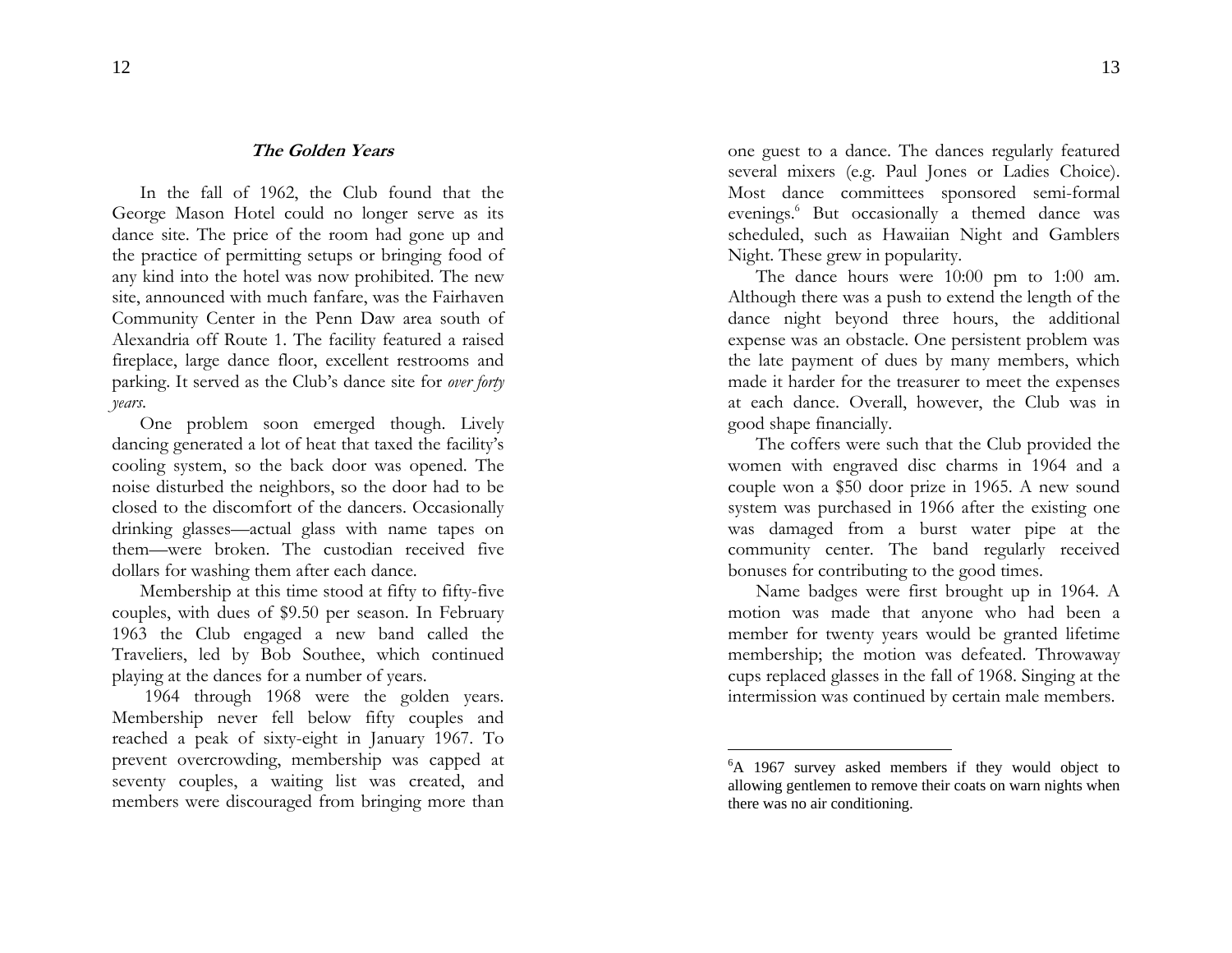In 1968, rising costs led to an increase in member dues from \$9.50 to \$12.50 semi-annually. Members were encouraged to bring guests to the da nces. Despite these initiatives, membership began to decline in 1969 and the Club's financial stability became an issue. Although the cap permitted seventy members, in August 1969 the actual n umber was fiftythree. By March 1970 the number had dropped to forty-one active members.<sup>7</sup> To cover expenses dues were raised again in February 1971 to \$15 semiannually.

There was a feeling that the late start time put off prospective members. With virtually unanimous membership support, the start time for dances was changed from 10:00 pm to 9:00 pm beginning with the November 1971 dance. Complaints about the Traveliers band were voiced, such as late starting times, overextended breaks, music tempo that was too fast or too slow. It was felt that this was contributing to the decline in membership.

In a letter the Board chair urged the band to bring back its earlier melodies and tempos and help the Club regain its lost momentum and enthusiasm.<sup>8</sup> While the band's performance seemed to improve, the Club decided to engage Bob Navarra for the April dance. Bob Southee, who was tied up with his regular job at the time, accepted the change graciously.

# **Changing Times, Changing Tastes**

Through all these developments the dance committees continued to come up with ingenious themes like Halloween costume parties, Easter bonnet competitions, maypole dances, old-timer nights and the like.

Around 1970 it was evident that tastes were shifting. For example, in the past tables sufficient for holding drinks, chips and purses but not large enough for members to sit aro und were the norm. C hairs were scattered here and there for the foot-weary. Along the back wall, the Fairhaven Community Center had stacked longer, larger tables for use at other functions. Some members coming in big groups took it upon themselves to set these up so they could all sit together.

Other members objected. The smaller tables, they felt, fostered greater con geniality for the group as a whole, whereas large tables would promote cliques. The Executive Board decided to leave the issue oflarge versus small tables up to each dance committee. Eventually the large tables side prevailed. Some of the small table contingent actually resigned from the Club but most too <sup>7</sup>Interestingly, the idea of having a Club historian was but most took the change in stride and danced on.

Another shift came as a result of dancing lessons that man y members were taking. At the Club's dances members could practice what they had learned. Along with traditional foxtrots, waltzes and swings, and the

advocated at this time by Board member Bob Sheldon and discussed at t he January a nd February Board meetings.

<sup>&</sup>lt;sup>8</sup> Letter from Arnold Hall, FNDC President, to Bob Southee, Jan uary 25, 1972.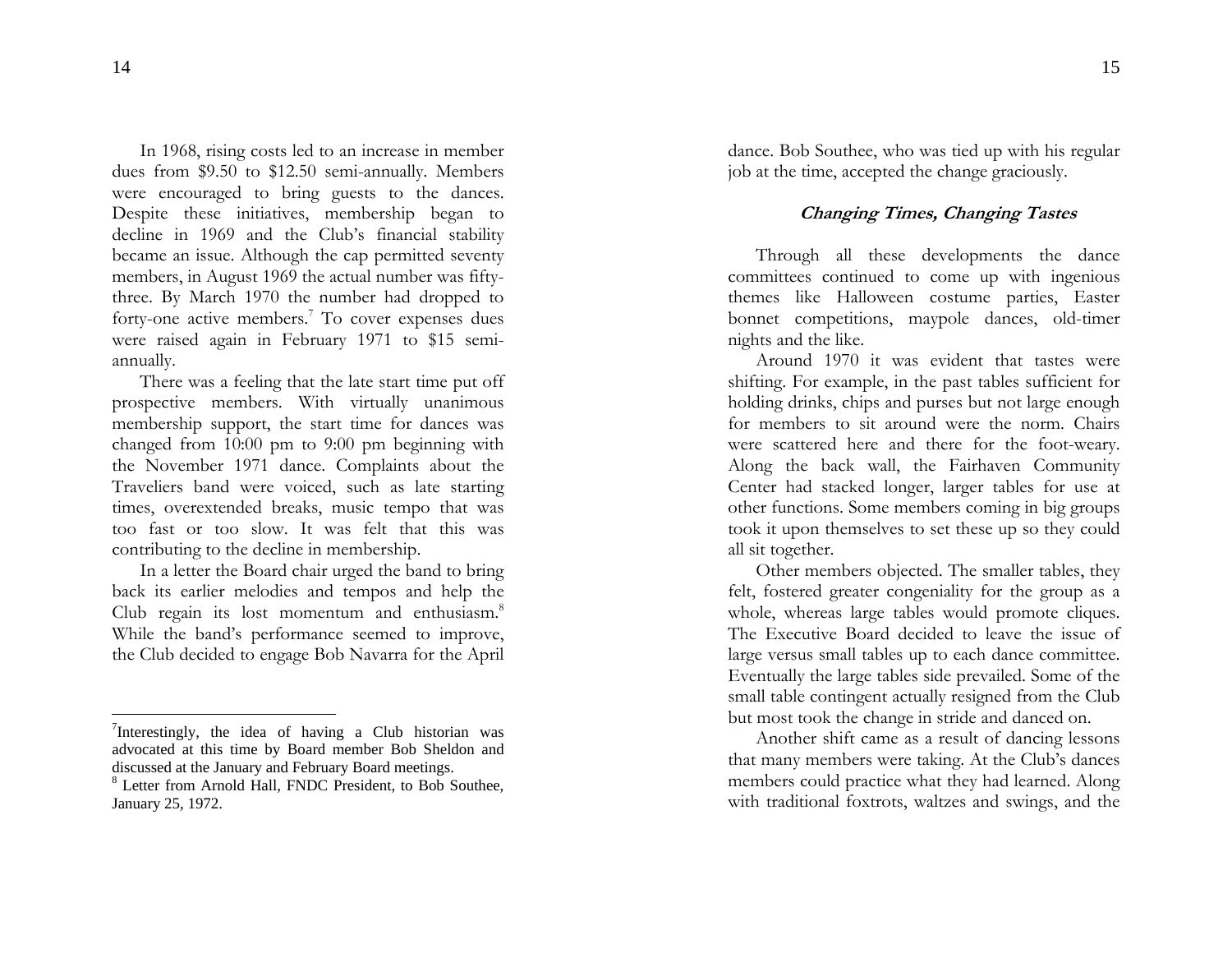"Alley Cat", new dances were incorporated into the evening's program like cha-cha, tan go, rumba and samba. Dance course classmates of these mem bers became interested in the Club and some joined.

The Club continued to struggle with low membership and inadequate financing. Membership was down to thirty-one active members in Februar y 1973. At that time dues were raised to \$20 a term and guest fees from \$3 to \$5.

#### **New Members, Bands and Sites**

In June 1973, in recognition of their devotion to the Club over eighteen years, charter members (and original history authors) O.B. and Myrtle Allen and Bob and Corinne Ragains received prolonged applause and, more usefully, a bottle of spirits.

By June 1974, the Club's membershi p stood at a still low thirty-three couples. Dues were \$20 per couple for a season or term of five dances. Guests paid \$5 a dance. The Club often used records or tapes at the dances but in September 1 974 a band, the Tritones, was engaged. In December 1974 a volunteer seventeen piece band played for free because they wanted a chance to practice and play together.

In September 1975 the thirtieth anniversary of the Club was celebrated with a "Forties" theme dance. There was finger food and a tiered cake with a large "30" on it. An aggressive membership campaign increased the number of members and guests. Flyers were circulated, personal contact was made with nonmember classmates at county dance courses and members were encouraged to bring guests.

Reversing the earlier downward trend, membership levels began going up. By December 1977, membership had grown to forty-two couples. A membership limit of forty couples was set at the February 1978 Board meeting. Compared to a bank account balance of \$186 for the year ending in June 1974, the dance year that ended in June 1978 showed a balance of \$545.

Band leader Al Bruffey's group first played for the Club at the thirtieth anniversary celebration. Mr. Bruffey died in 1979 b ut his drummer, Stan Sheltra, continued to head a three-piece band that played at the dances for several years afterwards.

A poll taken at the January 1980 dance resulted in an 18 to four vote in favor of reinstating the New Year's Eve dance. After a search that covered some twenty-four locations, space was found at Queen of Apostles Catholic Church in Annandale. The problems that had arisen before reappeared. The 1980 dance had a profit of \$3.83 but the following two years had a combined loss of \$366. After the B oard reviewed all the facts, the members voted 21 to one not to have a New Year's Eve dance in 1983.

In the 1982-83 year, the members unanimously decided to forego the exchange of Christmas gifts, which had become a tradition, and opted instead to make a donation to a worthy cause. The Hartwood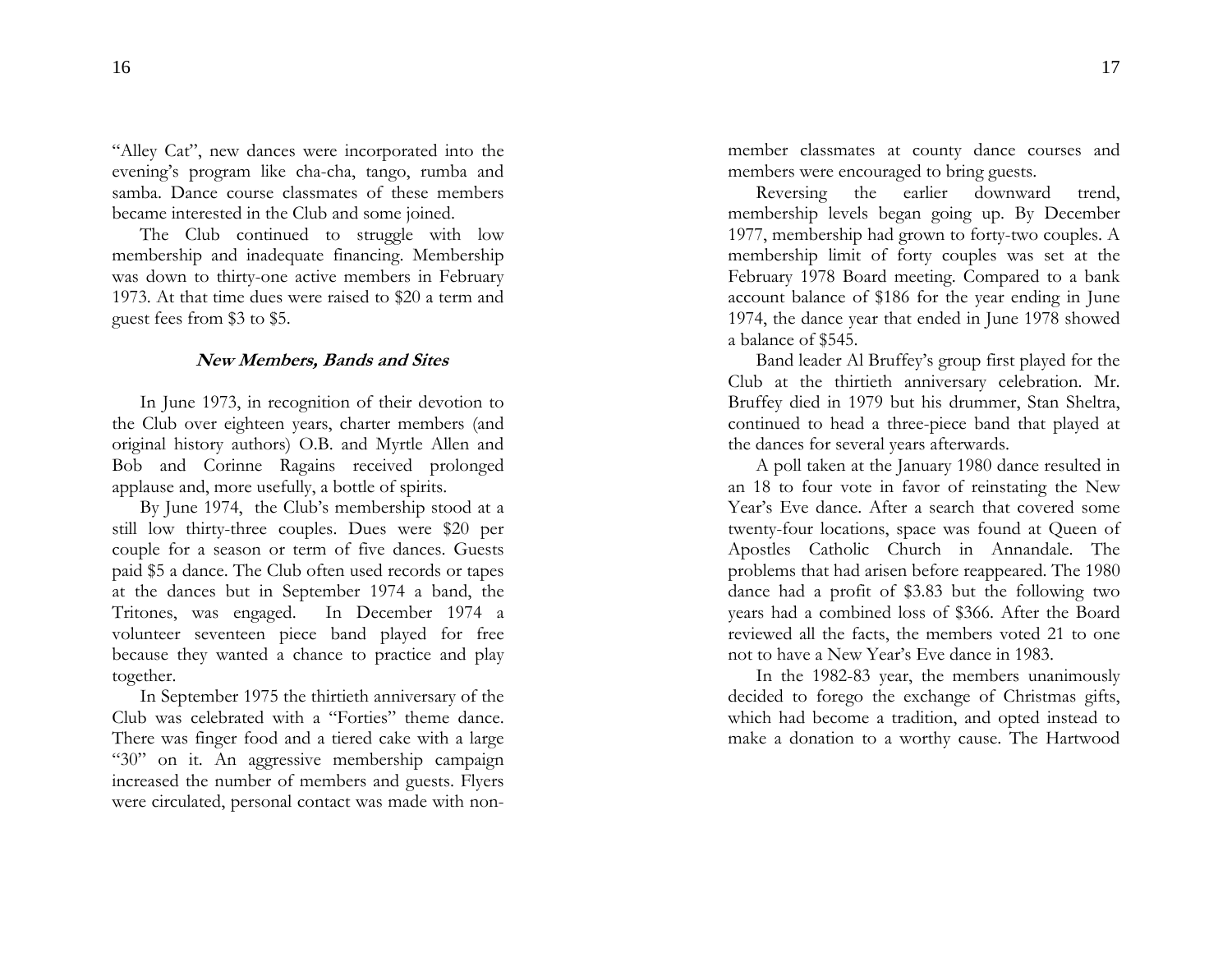House received a gift of \$235 from donations collected at the December dance.<sup>9</sup>

In 1982-83 the Board too k note of a change in the Club's membership. In a letter to Sta n Sheltra, band leader, the president stated that newer members were more serious dancers, i ntent on practicing newly learned steps, in contrast to the traditional purely social dancers. The letter put the dances into two groups. Foxtrot, single swing, triple swing, rum ba, bolero, and cha-cha would make up the primary group. The secondary group would include waltz, disco, samba, tango, meringue and polka. To keep both social dancers and more serious dance students happy, the band was asked to play two dances from the primary group for every one i n the secon dary group. The letter suggested medium tempo (about 30 measures per minute) for fox trot and waltz, a faster tempo (36-48 measures per minute) for single swing and a smoother tempo (30-32 measures per minute) for triple swing. $10$ 

# **Recent Bands**

For the most part over the years dances were held as scheduled. The exceptions from the 1970s into the early 1980s were February 1974, January 1 977, January 1978 and January 1983 when ice and snow

forced postponements of a week or longer. In December 1992 the Board adopted a policy of canceling a dance if the Fairfax County schools were closed that day and the weather still presented a danger at 4:00 pm. A telephone tree was set up to notify members. The policy was timely since the March 12, 1993 dance had to be rescheduled because of a late season snowstorm.

In 1992, former president Bob Kandt contributed to the Club's history and suggested that each president write a summary of his and/or her tenure. The Board should find the history of missing years.

On May 12, 1995, the Club held a  $50<sup>th</sup>$  anniversary dinner dance at the Lorton American Legion. It was attended b <sup>y</sup>103 people who enj oyed cake and champagne.

Although the rent increased at times over the years, monthly dances continued at the Fairhaven Community Center. Membership waxed and waned. At the start of the 1993-94 season, the Club had 70 members, 33 couples and four sin gles. As of June 1995 the Club had twenty-four active members. Building the membershi p and attracting guests again became a priority.

From the late 1980s until 1995 the Suzanne Lee Trio featured Suzanne Lee on the keyboard with durable Bob Southee at drums and vocals.<sup>11</sup> For several years the Suzanne Lee Trio alternated monthly  $\frac{1}{9}$ The Hartwood House was a short-term training residence for with another band but in the 1991-92 dance year it

persons with physical and/or mental disabilities.

<sup>&</sup>lt;sup>10</sup> Letter from President John Reshoft to San Sheltra, March 21, 1983.

<sup>&</sup>lt;sup>11</sup> Yes, this was the same Bob Southee who led the band from 1973 to 1983. He retired from the ban d business in 1995.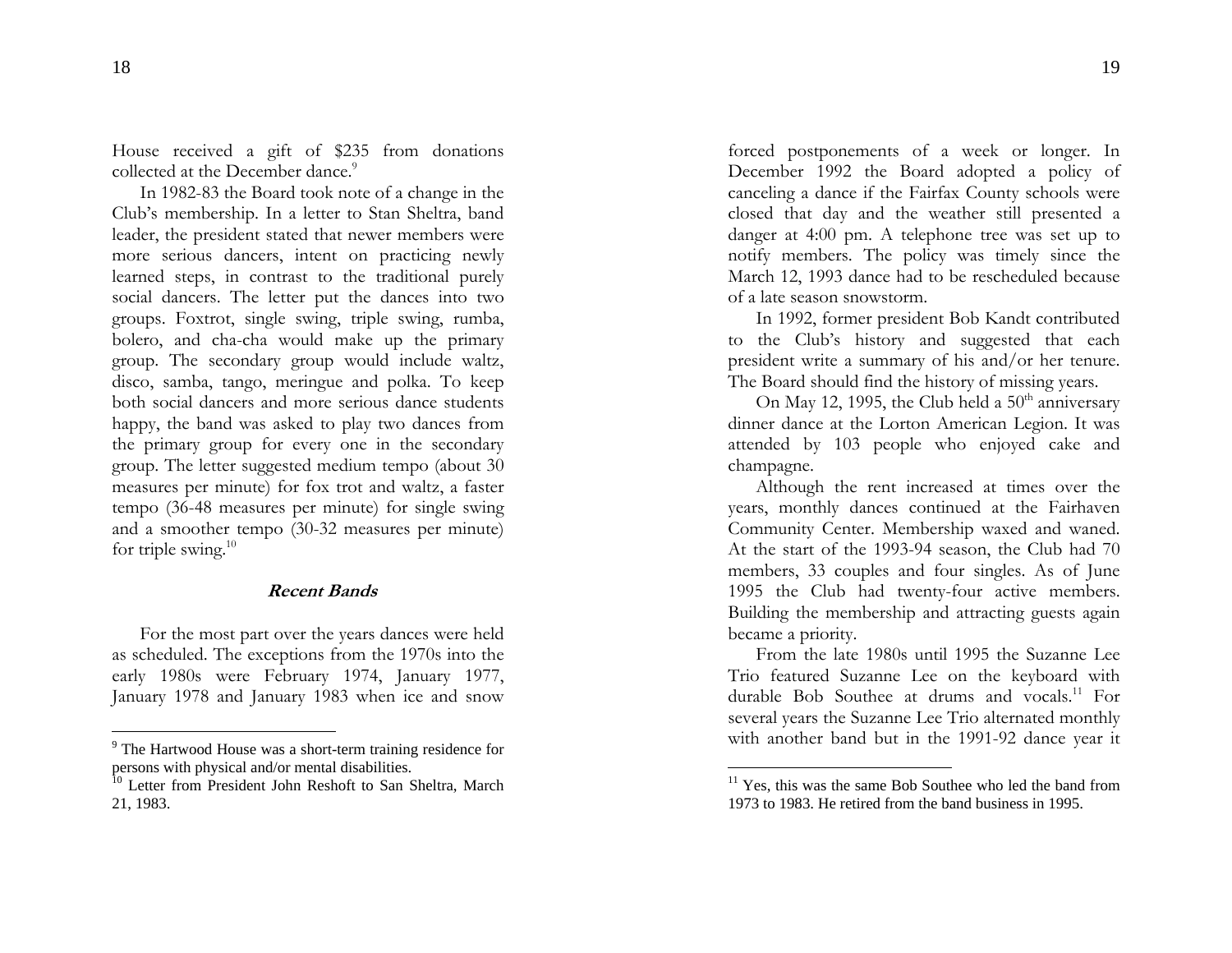was decided after a poll of the membership to have the Suzanne Lee Trio play at all the dances. That continued unti[l](#page-11-0) 1996 when Suzanne Lee had to leave the area to care for seriously ill parents.

The Suzanne Lee Trio was succeeded inSeptember 1996 by The Family, a four piece band led by Jasper Napoli on the keyboard with others hand[lin](#page-11-1)g the drums, bass and clarinet/vocals. The Family has continued to play for the Club from that time to the present and is currently under the leadership of Frank Cocuzzi who joined the band as drummer in 2001. In a 2002 newspaper article, bass player Larry Bohnert was quoted as saying, "We do a large variety of styles . . . . We have fun playing for them, they're very appreciative and they enjoy dancing  $\ldots$  I'm amazed at the quality of the dancing."<sup>12</sup>

The 9/11 terrorist attacks occurred shortly before the start of the 2001-02 dance year. The first dance scheduled for September 14 was cancelled. The number of members which had been rising again fell, this time to 48; only 37 guests attended dances from October through January. Bills could be paid only by drawing on the Club's reserves. An outreach effort was launched. Promotional leaflets and calling cards were distributed to members. Feature articles appeared in the *Alexandria Gazette Packet* and the *Mount Vernon Gazette.* By June 2002 the number of members stood at 72, a 50 percent increase. From

February through June 116 guests attended the dances.

# **Good-bye Fairhaven, Hello Mount Vernon Unitarian Church**

After more than four decades at the Fairhaven Community Center, the Club was notified that the space was no longer available because the Center had gone bankrupt and was forced to close.

Fortunately a new facility was discovered over the summer by incoming presidents Dave and Pat Noon and in 2004 the Club moved to the Mount VernonUnitarian Church in the Mount Vernon area of Fairfax County south of Alexandria. The day of the September 2004 dance at the new location was stormy and that initial dance at the Church had to be cancelled.<sup>13</sup>

<span id="page-11-1"></span><span id="page-11-0"></span>Despite the inauspicious start, the new facility has worked extremely well for the Friday Nighters Dancing Club. The dance floor is spacious, the Church staff welcoming and the entire facility wellmaintained. The Club's sixtieth anniversary, attended by 110 people, was celebrated in 2005 at its new, larger location.

The number of members grew and, to prevent overcrowding the dance floor, the Board set a cap of one hundred members, which led to 24 applicants being placed on the waiting list. Despite increased

<sup>12</sup> Curcio, Gail, "Friday Nighters Dancing Club", *Alexandria Gazette Packet*, March 27, 2002.

<sup>&</sup>lt;sup>13</sup> Email communication to the writer from Dave and Pat Noon, 7/31/2009.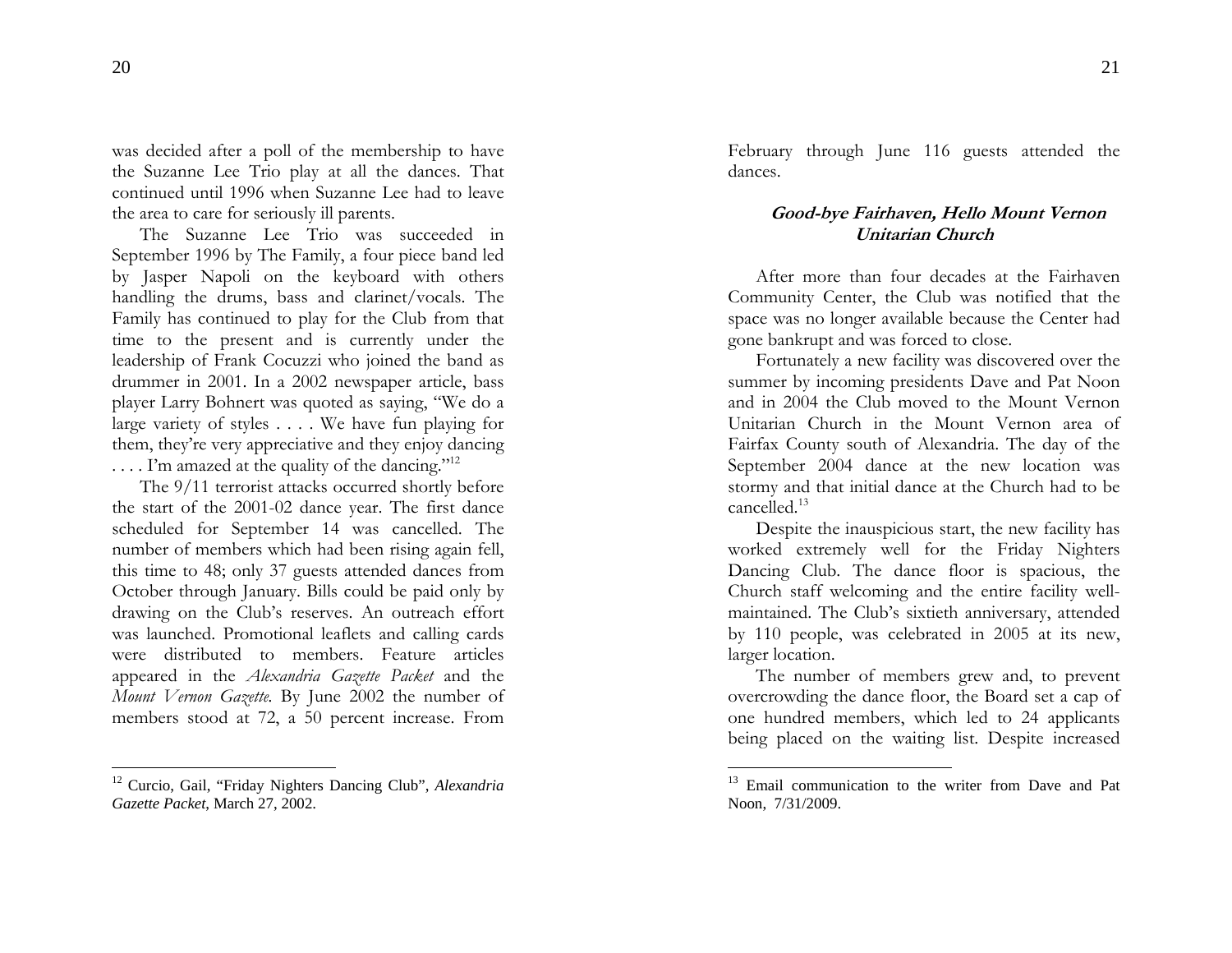expenses for postage, raffle prizes, website domain name, band bonuses and Church donations, the Club's reserves increased from \$5,731 to \$8,275.

In 2006, the Board adopted a policy of keeping the reserve fund at \$6,000—enough to cope with large unexpected costs but not excessive for a volunteer non-profit club. A website was created and reconfigured a year later by a professional website designer who expanded its functionality. The Board was persuaded that a website would help keep members informed and facilitate the recruitment of new members.

Over t[he](#page-12-0) next two years the Board streamlined several administrative procedures. T hese included a Dance C o m mittee Guidelines document, a simplified process for updating the membership roster and generating mailing labels, and a template for the monthly dance ann ouncements. Dance committees came up with creative themes for the dances that set the Club apart from other dance clubs. The themes also gave the band opportunities for delving deeper into their playbook and keeping the music fresh.

The 2008-09 dance year began with a slightly lower membership roster as some members did not renew due to illness or other personal circumstances and others had moved out of the area. Although the waiting list was cleared, the number of members was still ten below the cap and the Board undertook a membership drive. A professionally-designed flyer was posted at various locations (e.g. Lee District Park and Recreation Center). Calendar announcements were put into local newspapers. The number of guests

averaged around fifteen for each dance. A Guest Packet was handed out to guests inviting them to join as members. In its April 9, 2009 edition, the Alexandria Gazette Packet published a short article about the Club with several photos. $^{14}$ 

Several cost-cutting measures were adopted, such as eliminating the subsidy for the two annual buffets and cutting back the number of ban d members from five to the original four. Dues were raised slightly from \$50 to \$55 per term. As of this writing, The Family has been performing monthly at the Club's dances for the past twelve years.

# **Taking Stock, Looking Ahead**

What accou nts for the long and successful existence of the Friday Nighters Dancing Club? From this historical retrospective, several factors can be gleaned.

<span id="page-12-0"></span>First, the Club provides its mem bers with a pleasurable evening of ballroom dancing in congenial company. T hat has never lost its attraction. As an activity, ballroom dancing goes in and out of fashion but there has always been a core group of devotees. The Club strives to promote a spirit of camaraderie among the members and guests in a party-like atmosphere. Dances begin at 8:30 pm and end at 11:30 pm.

<sup>&</sup>lt;sup>14</sup> [www.connectionnewspapers.com](http://www.connectionnewspapers.com/). Use the Advanced Search function.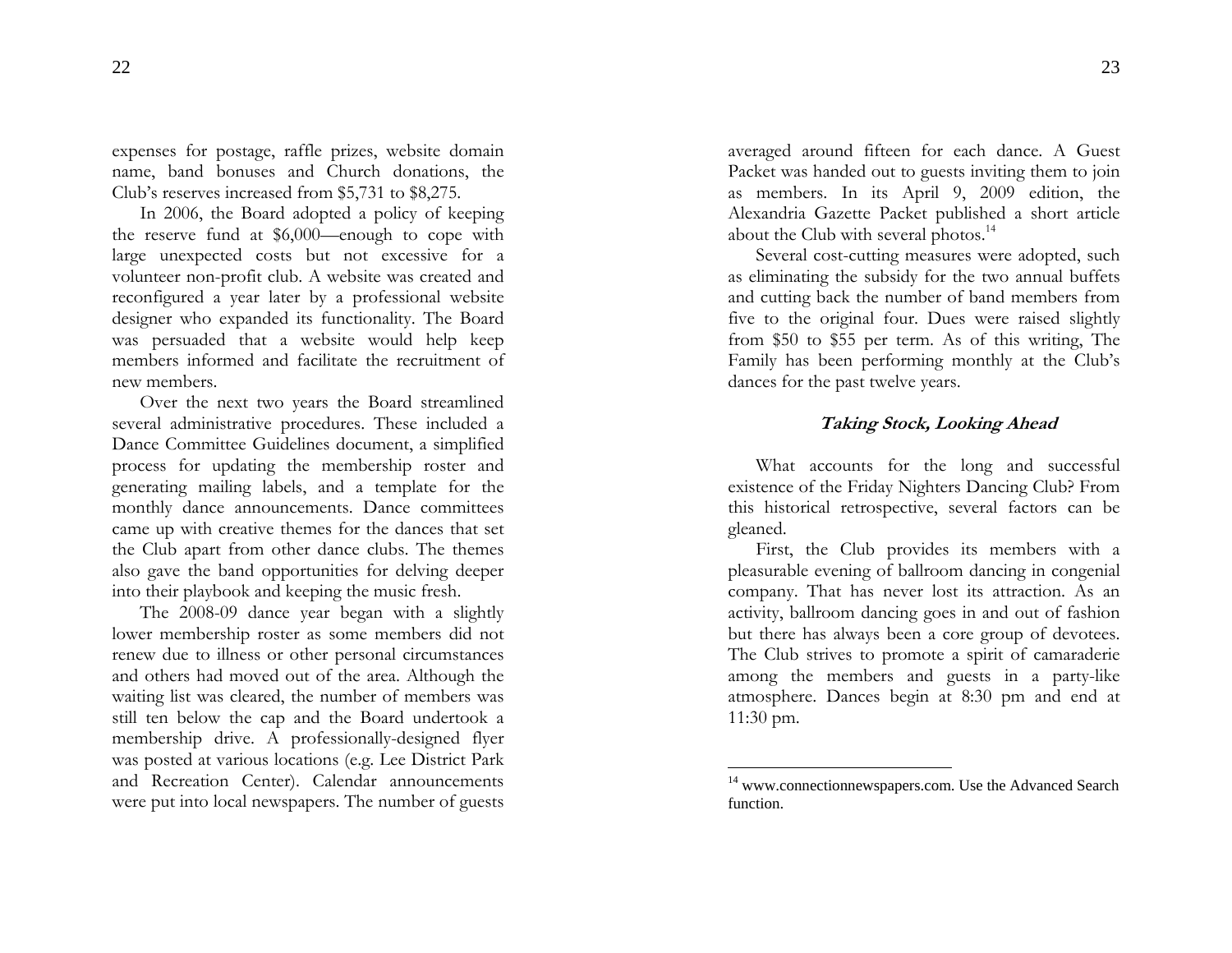Second, the Club's founders with great foresight developed bylaws that set forth the Club's purpose, minimized organizational complexity and maximized cost-consciousness. The bylaws have been a mended from time to time (1965, 1974, 1977, 1980, 1986, 1994, 1998, 2002) but only to bring them up to date and clarify some points, never to change their basic purpose or meaning. They have served the Club well.

Third, in accordance with the bylaws, applicants must be spo nsored by a n existing member and their membership approved by the Board. That system has helped maintain the congeniality of the members in a wholesome environment. When members join, they agree to assist in the running of the Club. Members have always stepped forward to serve on the Board and on dance com mittees. That level of commitment is needed in an all-volunteer organization.

Fourth, the monthly dance themes have proven to be an attraction and distinguish the Club from other dance groups. To forestall tendencies toward oneupmanship among dance committees, the Board has discouraged elaborate and expensive decorations. The dance committees have consistently shown creativity while staying within their budget limits.

Fifth, in recent years the Club has been fortunate in two important res pects. The Mount Vernon Unitarian Church has pro vided an ideal setting for the dances. The dance floor is large, the staff at the Church very cooperative and supportive and the rent reasonable. On the music front, the Family Band has remained popular with the members for t he excellence of its playing and ability to adapt to dance themes.

Several issues remain hardy perennials. The "rightsizing" of the Club involves a balancing act. Too many members can lead to a n overcrowded dance floor and a sense of impersonality. Too few members make it hard to meet expenses without raising dues or lowering the quality of the dance experience.

New members are always needed to replace those who do not renew for whatever reason—moving out of the area, serious illness or physical problems, work and family demands, personal preference. Most of the recruitment comes from inviting guests to the monthly dances, personal contact with friends, and spreading the word at dance classes or other dance events. Newer younger members will always be needed to bring fresh energy and new ideas.

Periodically the Club has had to undertake more organized membership drives through means like local news articles, posting of flyers at various locations, and more public distribution of dance announcements (e.g. community calendars). The Club's website makes it easier for anyone interested to obtain information about the Club and its schedule of dances.

The Friday Nighters Dancing Club has provided its members and their guests with hundreds of pleasurable evenings for more than six decades. As of this writing the Club has close to one hun dred members, is in good shape financially, meets at an ideal setting for ballroom dancing, and enjoys a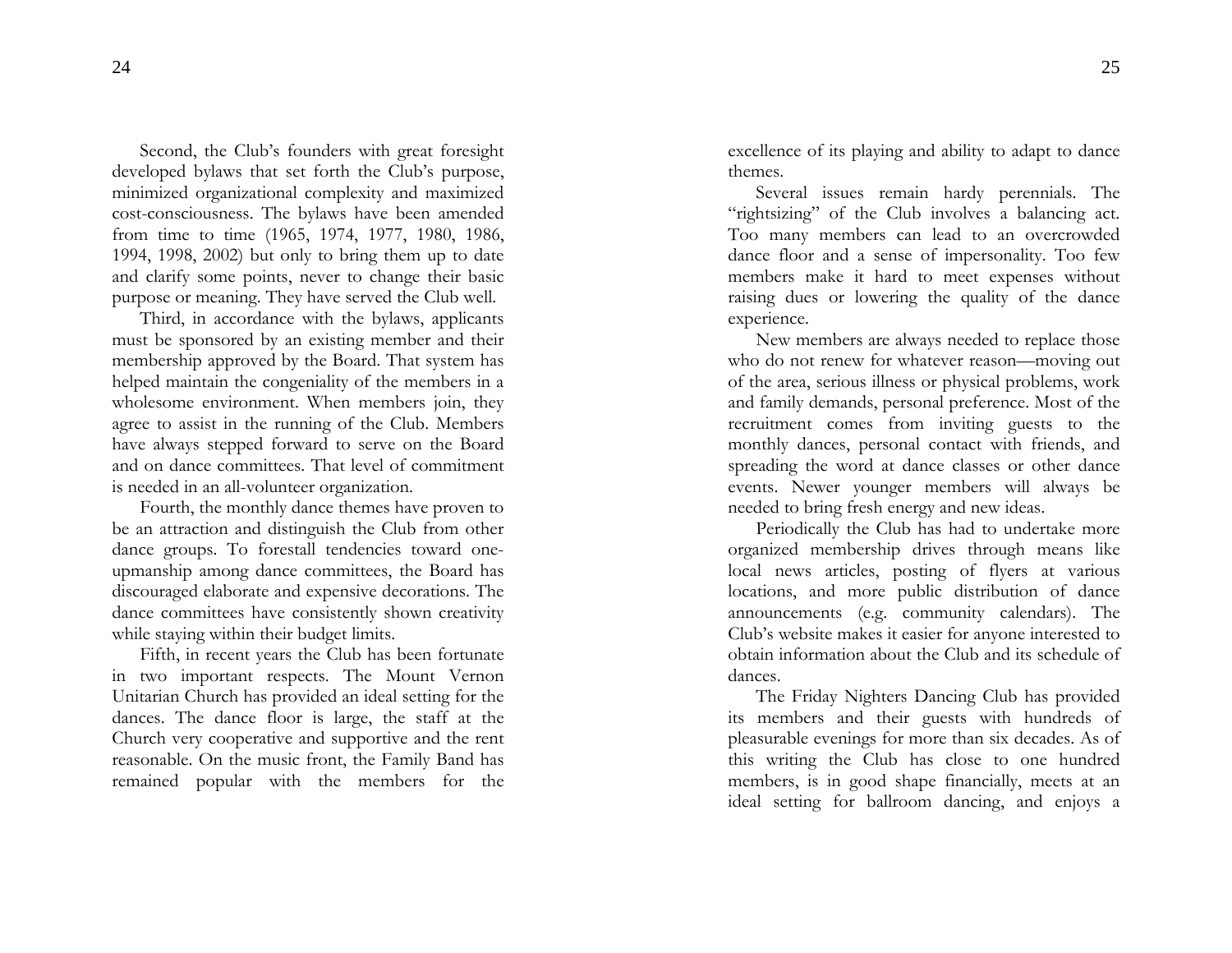variety of well-played danceable music. If this history is any guide, any of these conditions can change and new challenges will emerge. Will the Club be around for its  $100^{\text{th}}$  anniversary? To quote Yogi Berra: "It's tough to make predictions, especially about the future." One thing is certain. The future lies squarely in the hands and hearts of the Club's members.

# **Appendix 1. List of Friday Nighters Dancing Club Presidents**

| Hugh (Mac) & Helen McLaughlin                                                                                                                     | Spring 1946<br><b>Fall 1946</b>                             |
|---------------------------------------------------------------------------------------------------------------------------------------------------|-------------------------------------------------------------|
| Virgil & Martha Couch<br>Steve & Teresa Hughes<br>Bob & Corinne Ragains<br>John & Peggy Armstrong                                                 | Spring 1947<br>Fall 1947<br>Spring 1948                     |
| Jerry & Ann Doster<br>Barney & Marian Draheim<br>Henry & Betty Nichol<br>Bob & Corinne Ragains<br>Sam & Reba McClung <sup>15</sup>                | Fall 1948<br>Spring 1949<br><b>Fall 1949</b><br>Spring 1950 |
| Frank & Molly Pollard <sup>16</sup><br>Lou & Florence Malotky<br>Cliff & Mary Lou Moorman<br>Cylar (Van) & Kay VanNatta<br>George & Vivian Walter | 1951-52<br>1952-53<br>1953-54<br>1954-55                    |
| John & Mickey Forrey<br>Bill & Polly Robinson<br>Ralph & Frances Pickett<br>Lee & Mary Ehringer <sup>17</sup><br>John & Margie Champney           | 1955-56<br>1956-57<br>1957-58<br>1958-59                    |

<sup>15</sup>Elected but transferred out of town.

<sup>16</sup> Special election; full year.

 $17$  Elected but transferred out of town.